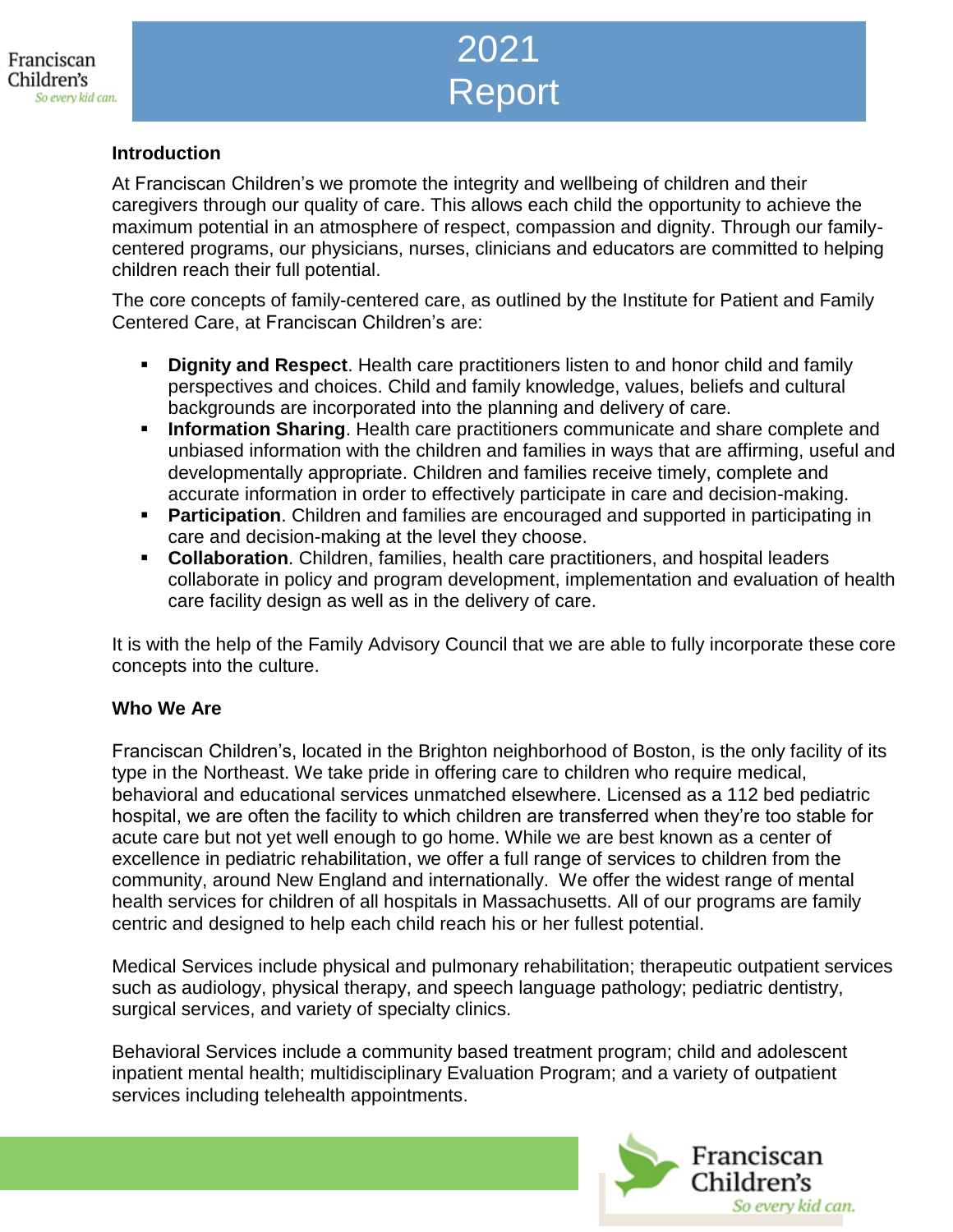

## 2021 Report

Educational Services are provided by the Kennedy Day School.

For more information on our services please visit our website at [www.franciscanchildrens.org.](http://www.franciscanchildrens.org/)

## **Family Advisory Council at Franciscan Children's**

#### **Overview**

Franciscan Children's recognizes that parent and/or family members are at the center of the care continuum. Family-centered care is founded on the belief that the needs of a child can best be met with family and health care staff working together as a team. Further, it acknowledges that families, defined as persons who are related in any way - biologically, legally, or emotionally, are essential to the child's health and well-being and are allies for quality and safety within the health care system.

The Franciscan Children's FAC promotes a family-centered culture that seeks input from children, families, and staff regarding all aspects of care in order to be an effective resource and advocate for improved healthcare, education, and safety.

#### **Structure**

Recognizing that there are many commonalities in the provision of care at Franciscan Children's, there is one comprehensive and overreaching FAC supported by diverse patient/parent experiences. The FAC is supported by, senior leadership and coordinated through the Patient Advocacy Department. The Council maintains and follows the bylaws established and is self-determining in setting objectives, goals, priorities, and agendas.

This year the activities of the FAC have been curtailed by the pandemic Covid 19. The parents who participated regularly in the Council were not available due to their children not going to traditional out of the home school and the added burden of caring for their medically complex children all day in their home. The hospital however adapted the FAC to include participation of parents with children currently being treated in the Hospital. Parents participated in patient experience focus groups, surveys and process improvement projects. During this time period Franciscan Children's provided the following for FAC members to encourage their participation in meetings:

- Meetings outside 9am-5pm office hours
- Availability of child care, offered by our Child Life staff, during meetings
- Conference call phone numbers for meeting attendance
- Translator or interpreter services if needed

Recruitment for FAC members was through the following methods:

- Survey responses
- Departmental and Provider recommendations

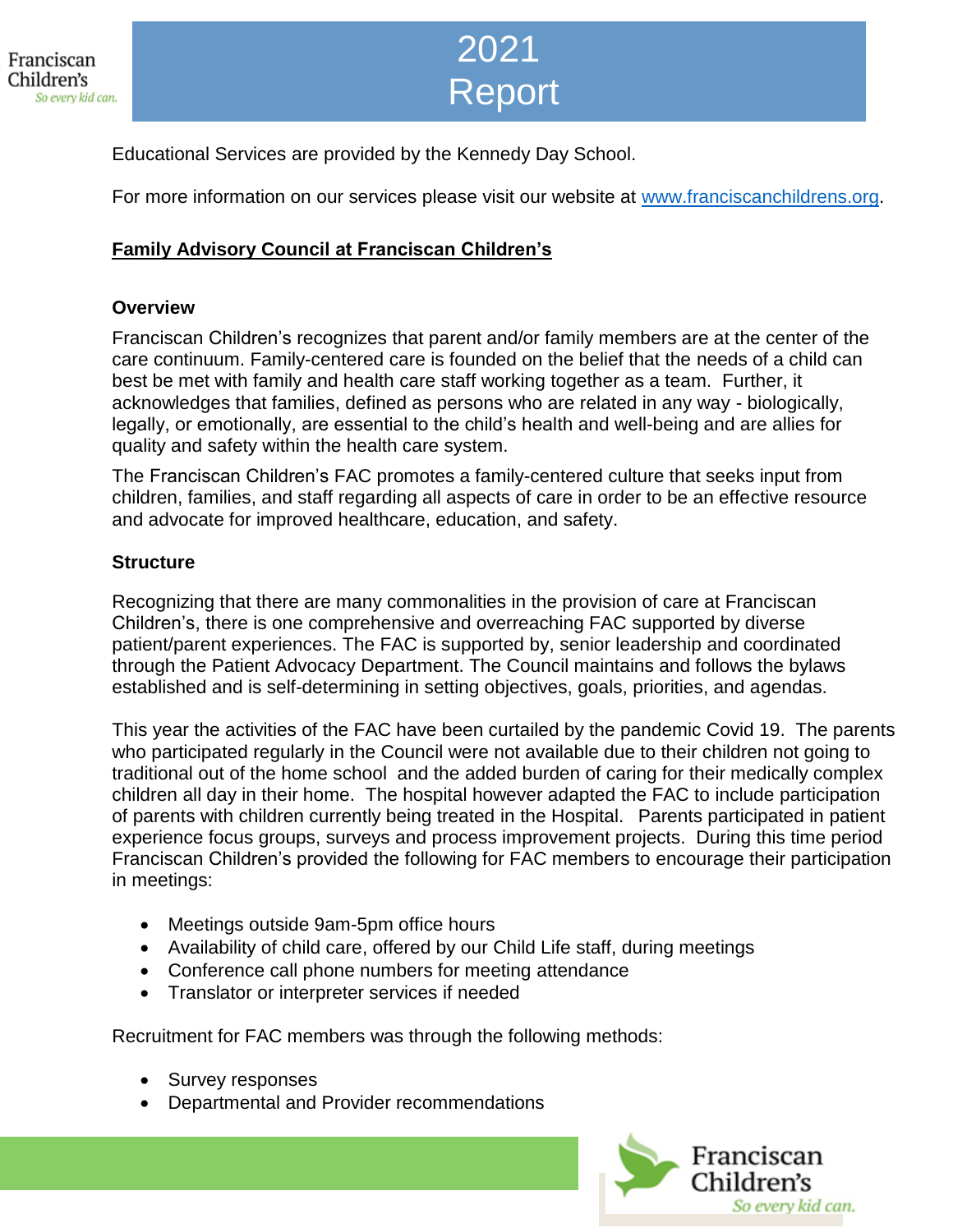

Family Advisory Council

#### **Membership**

Membership of the FAC during this period was comprised of staff, current patients and families from medical units, behavior health both inpatient and outpatient service areas, Kennedy Day School and all outpatient treatment areas.

#### **Family Advisory Council Mission**

*We represent the patient and family voice to Franciscan Children's with a spirit of compassion, excellence and positivity. We advocate for patient and family centered care… so that every child can reach their fullest potential and live their best life".*

#### **Accomplishments**

Due to the complexities of the pandemic and parent partners with medically fragile and complex children at home and limited access to time and technology, a plan was developed to meet with focus groups of current inpatient and outpatient parents reporting to Council Co-Chairs for action and response with the following focus for improvement:

- Continuation of 3 year plan to focus on patient and family centered care components:
	- 1. Information, communication and patient/family education
	- 2. Physical comfort of patient and families
	- 3. Emotional Support
	- 4. Involvement of family and friends as care team members
- Developed further educational tools and tracking to assist families in learning the complex care of their children for eventual discharge to home.
- Continued to recognize the impact of separation from family and friends due to pandemic limitations on visiting, assisted in development of virtual visitation tools for increased contact and interaction with family and friends.
- Continued review of informational and educational material being given to parents to assure understanding, appropriate guidance and safety education regarding the pandemic.
- Development of specialized educational virtual tools to engage Kennedy Day School in off-site learning as well as extra-curricular activities.